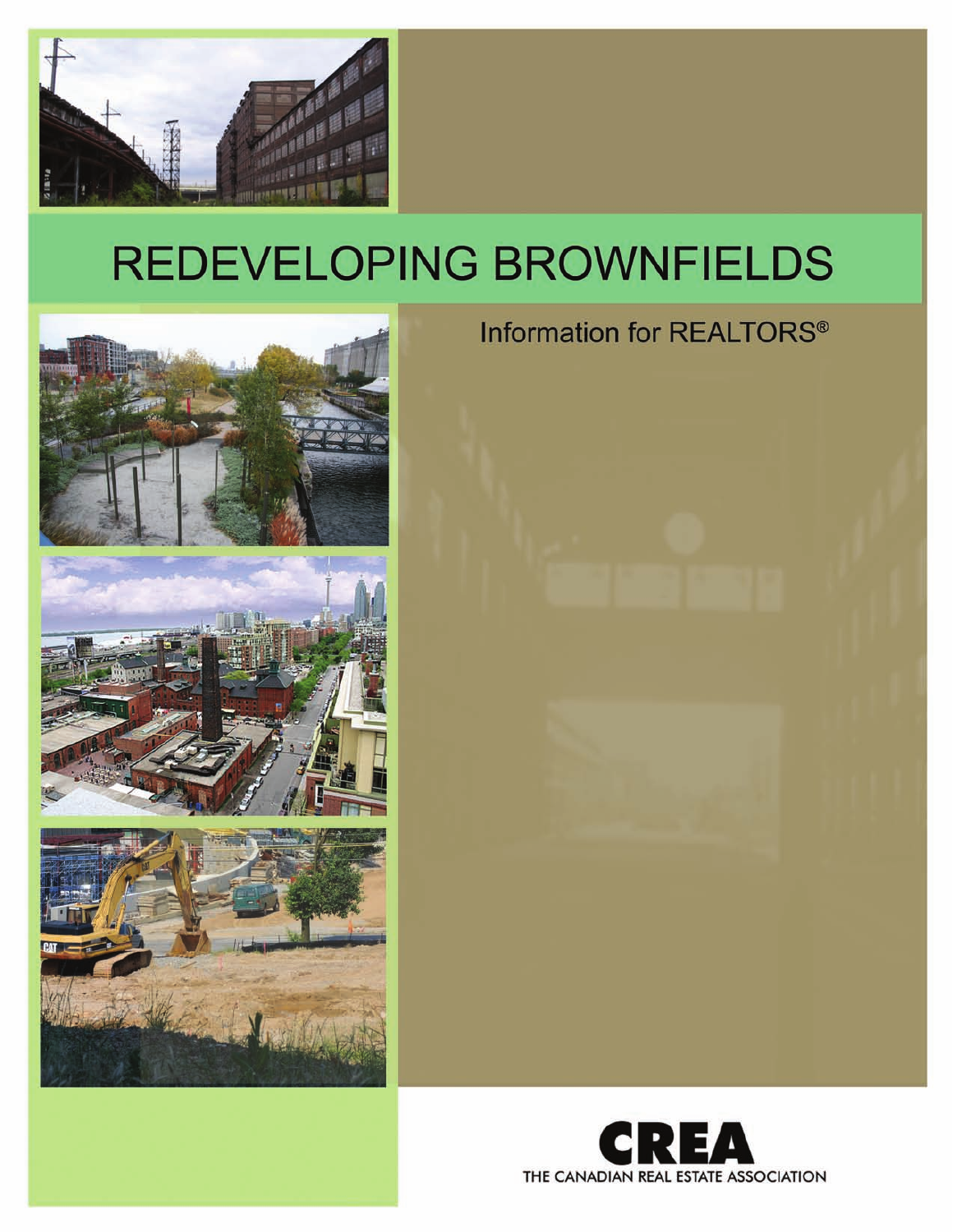## **Background**

The term "brownfields" refers to properties, often former industrial sites, that are left under-used because of environmental contamination concerns. There are about 20,000 to 30,000 of these sites across Canada, and many of them are located on prime land in this country's cities, ripe for redevelopment.

For a number of years, REALTORS® have been calling on governments at all levels to provide the necessary tools to help the private sector rehabilitate under-used and environmentally impaired properties. Many of these properties are abandoned and provide no employment opportunities for the local community. They aren't reaching their full economic potential.

The members of the Canadian Commercial Council of REALTORS® (CCC) of The Canadian Real Estate Association specialize in industrial, commercial and investment real estate, and have long recognized the benefits of rehabilitating and redeveloping existing properties that are under-used or abandoned. These benefits include, among other things, increased local property values, an increased property tax base and increased densities in established urban centres, therby reducing urban sprawl.

Brownfield sites present a challenge to redevelopers because they have to be cleaned up before they're ready to be put to better uses. Contaminant levels vary between sites, and in some cases the full extent of contamination only becomes clear after builders start digging into the ground. For this reason, developers have historically been hesitant to develop these risky properties.

The recent push for urban intensification – building high-density developments within cities rather than expanding low-density developments into rural areas and greenspaces – is gaining momentum. Canadians looking to reduce their



The Lachine Canal District in Montreal has been undergoing a major revitalization in recent years. Former brownfield properties have been redeveloped into residential, commercial and green space, helping turn a dilapidated industrial area into an active community.



environmental impact are becoming more interested in high-density urban residences, and many are also choosing to live in smaller dwellings closer to the downtown core for purely economic reasons – to reduce their reliance on cars and avoid the growing cost of single-detached homes.

A plan for redeveloping brownfield sites must be part of any urban intensification strategy. In large cities, brownfields often make up a large proportion of the available real estate where new buildings can be put up. An under-used and contaminated property can also drag down the value of surrounding properties, so cleaning it up promotes the revitalization of the entire neighbourhood.

## **The Problem**

As Canada's cities have grown, tax policy, changing economic activities, new environmental regulations and zoning rules have all conspired to make some very well located properties unprofitable to develop. Although many developers, municipal planners and environmentalists would prefer to 'build up' rather than 'build out' our cities, many downtown sites have been left empty.

There are a number of real barriers that stand in the way of brownfield redevelopment, and urban intensification can't be achieved unless governments take the lead. In many ways, traditional policies have actually discouraged intensification. To protect public safety, strict rules have been imposed for cleaning up pollution at downtown brownfield sites and the private sector simply isn't able to invest the resources needed to meet those standards on its own. Shifting the balance in favour of brownfield redevelopment therefore requires concerted effort and deliberate new policies.

For a number of years, The Canadian Real Estate Association has been one of the voices calling on all levels of government to assist the private sector in rehabilitating brownfield properties. This can be done by removing regulatory impediments, and by providing tax incentives and mortgage guarantees to developers who take a chance on brownfields. The potential value of many well-located brownfield sites as commercial or residential developments means that, with the right inducements, they can be made very attractive to investors.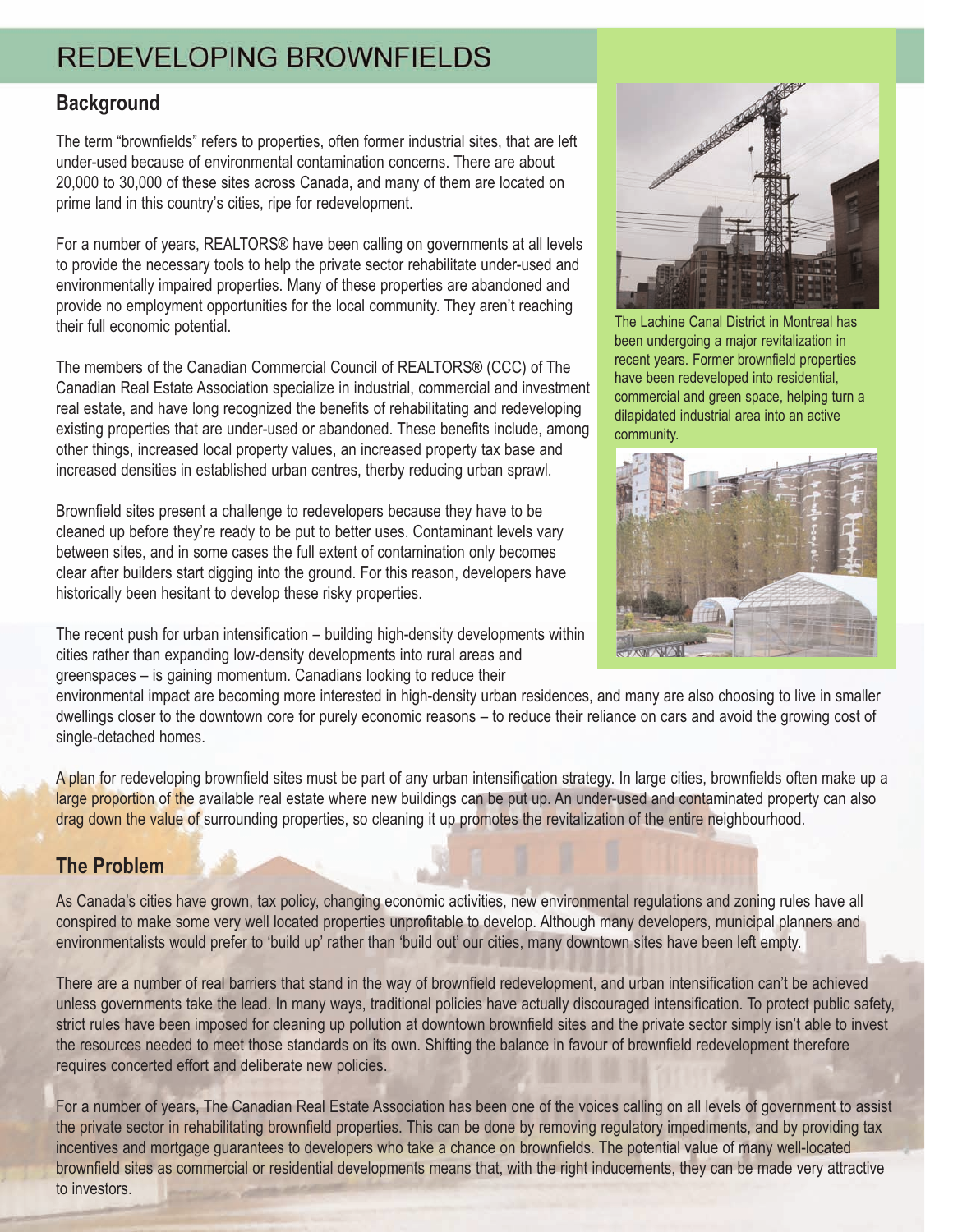Increasingly, municipal and provincial governments have started introducing programs to mitigate some of the barriers to brownfield redevelopment. Such plans include the City of Montreal Master Plan and the Smarter Niagara Brownfields Program in southern Ontario. Although so far many of these programs have been piecemeal in their approach and application, their successes can help encourage more initiatives in this field.

The key problem for brownfield redevelopers is risk. To build on a brownfield site takes longer than to build on a "greenfield" (undeveloped) site, there are more stages to the process, and each stage carries a chance of cost overruns.



A number of interesting projects are underway in Vancouver, where redeveloped brownfields have very high potential value.

#### **Laying the foundation**

New initiatives to reduce financial and regulatory risks for brownfield redevelopers include the City of Montreal Master Plan, the Ontario Ministry of Municipal Affairs and Housing's Brownfield Coordinator's office and the Smarter Niagara Brownfields Program. All three combine financial incentives with simpler regulatory processes to reduce barriers to brownfield redevelopment.

Montreal's new Master Plan was adopted in 2004 as part of the city's effort to facilitate financing and redevelopment of contaminated sites. This complements the City's strategy to maximize the value of Montreal's transportation infrastructure, by prioritizing intensification around subway stations and regional train hubs.

The plan calls for new financial mechanisms to support the clean-up of contaminated sites, more flexible methods for determining contamination risks on brownfield properties and facilitating land use changes. It also supports research into innovative clean-up techniques, such as in-situ remediation.

In November 2007, the City of Montreal approved a plans by Devimco to redevelop Griffintown, an industrial slum neighbourhood southwest of Old Montreal that now has only about 50 residents. The \$1.3 billion project will be one of the biggest private developments in Montreal's history, and is expected to reinvigorate the community. The company plans to have 4,000 residential units, office space, boutiques, two hotels and a concert hall, while preserving 12 heritage buildings.

The Province of Ontario created the Office of the Brownfields Coordinator to take the lead in coordinating provincial action to encourage brownfield redevelopment. Until this point no single ministry had acknowledged brownfields as a top priority. By bringing brownfield issues under a single authority, the office has been able to facilitate the creation of an advisory group representing major stakeholders, to streamline existing brownfield processes, to remove barriers in finance, planning and the environment, and to build capacity and awareness among municipalities, the development community, environmental interests and lenders. The office was also key to passing recent legislation to address liability barriers to brownfield redevelopment that had been identified as stumbling blocks by stakeholders.

In 2003, the Region of Niagara, in Ontario, introduced a number of measures under the Smarter Niagara Brownfields Program aimed at promoting redevelopment. An Environmental Assessment Grant Program was brought in to reduce the cost to developers of determining contamination levels on brownfield sites. A Tax Increment Grant Program and a Tax Assistance Program were introduced to defer taxes on properties during the early stages of redevelopment, when clean up costs are highest and the site isn't creating any revenue. Also included is a waiver from regional development charges and \$1.2 million annually provided to match funds to assist area municipalities, removing both financial barriers and the barrier of coordination between the upper and lower tiers of government. The program has received applications for about a dozen properties in area municipalities, totaling over 100 acres of land.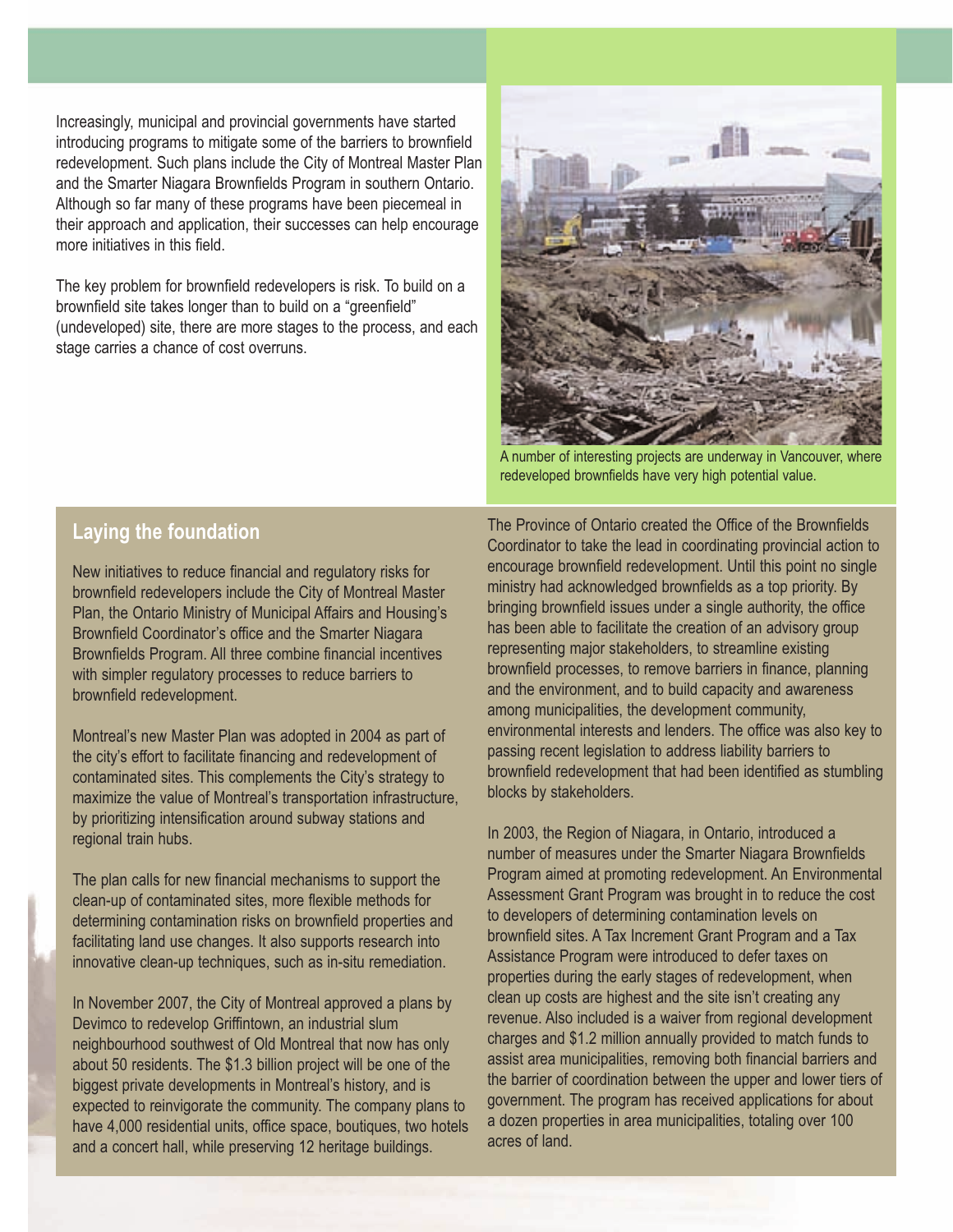## **The Opportunity**

It's important to note that the term 'brownfield' covers a wide variety of sites. According to a report from the National Round Table on the Environment and the Economy (NRTEE), where redevelopment challenges are concerned, brownfields fall into three categories:

• About 15 to 20 per cent of brownfields are in the top tier. Among these sites, the market value far exceeds the cost of remediation. These sites are usually redeveloped quickly, without any incentive beyond their profitability.

• Another 15 to 20 per cent of sites are in the bottom tier. These are sites where cleanup costs would far outweigh the value of the land after cleanup, whether because they are poorly located, heavily contaminated, or both. These sites hold few development prospects.

• About 60 to 70 per cent of brownfields fall into the middle tier of sites where both the cost of clean up and the potential value are high. These sites present a great deal of development potential, but are too expensive or risky to clean-up. It's this middle tier that stands to benefit most from incentives or regulatory changes that could tip the balance between cost and profit to encourage development.

Ideally, brownfield redevelopment strategies focus on middle tier properties. Normal market forces drive the development of top tier sites, without any outside intervention. These market forces fail, however, when it comes to developing middle-tier sites. Investors are generally a risk-averse group, and the redevelopment of heavily contaminated sites is full of unpredictable challenges. By offsetting some of those challenges, brownfields can be made much more attractive to investors.

Well-located brownfield sites often have a lot of development potential. Besides being closer to the city core than any new development could possibly be, these sites are usually already served by infrastructure such as utilities and roads – saving the need to build these from scratch. Brownfield redevelopment saves greenfield land on a city's outskirts, both because it helps fill land within the city before building out and because urban infill developments tend to result in higher-density projects than new

## **Oshawa's "renaissance"**

In the early 1990's, the city of Oshawa, Ontario decided something had to be done about an ongoing problem. The old manufacturing sector had largely emptied, leaving an empty hole in the middle of town.

The former industrial properties were huge (the two biggest ones covered 70 acres between them) and carried significant contamination risks. For these sites to be redeveloped, it would take help from the municipality.

The City started small, helping build a parking garage on a brownfield site. After that a new YMCA was built, followed by the Carriage House retirement home in 1999. Finally, in 2004, a site was needed for a 5,500-seat sports complex that would serve as the new home of Oshawa's OHL team. Builders chose a brownfield site over a number of greenfield possibilities, thanks in part to extensive environmental investigations of the site giving them confidence and also to the support and incentives offered by the City. The Canadian Urban Institute recently recognized the GM Centre with the 2007 'Brownie' Award for Best Project Overall for that year.

Building the Centre was a complicated process, patching together 10 parcels of land, demolishing eight buildings and a former railroad site, and remediating contamination from heavy metals and hydrocarbons. The City invested a total of \$45 million in the project.

For the city of Oshawa, the spin-off benefits of brownfield redevelopment have more than made up for the \$130 million they've invested so far. Currently the city is working with a theatre operator from Toronto to open up a location on a former brownfield. They expect to be putting in a \$700,000 investment on a project that will create \$17 million in spin-off benefits.

suburban ones (for instance, by building condominiums rather than single-detached homes). In fact, it's estimated that every brownfield redevelopment saves an area four-and-a-half times larger from being developed in an outlying region.

Brownfield redevelopment can also have an enormously positive impact on the surrounding community. Brownfield sites tend to be situated in the older parts of cities, and are often found in run-down areas that are long past productive use. Experience has shown that redeveloping a brownfield reinvigorates the surrounding neighbourhood, creating more economic and social activity in the area. Cities like Oshawa, Ontario have based urban renewal plans for entire communities on brownfield redevelopments.

Example after example has shown that, once the initial costs and uncertainties are past, brownfield redevelopment benefits everyone involved.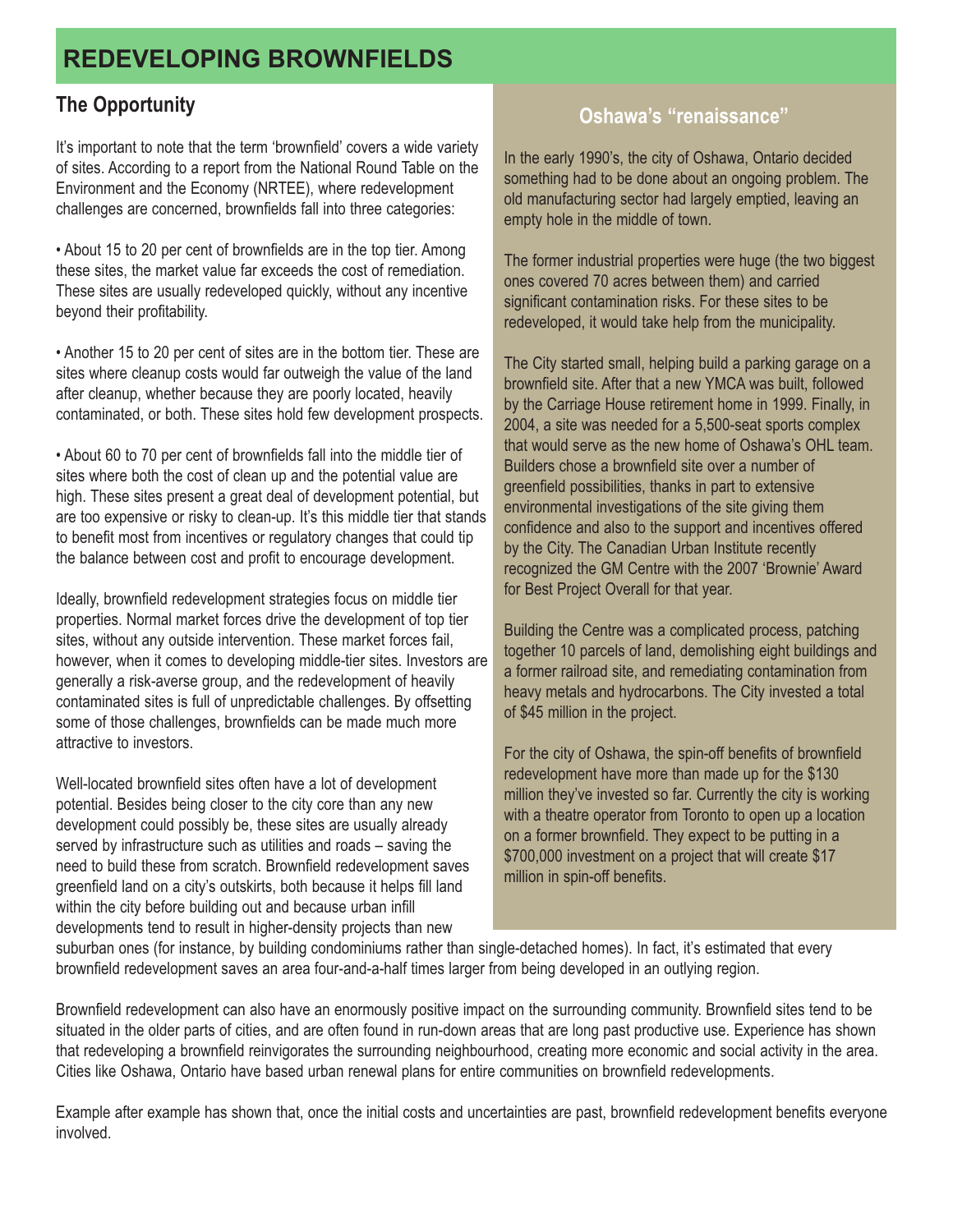More and more, governments are starting to realize this. With new research and new cleanup technologies coming out all the time, new initiatives are being put forward to help offset the major impediments to brownfield redevelopment:

- difficulty getting financing;
- cost of insurance;
- stigma;
- lack of awareness and understanding;
- regulatory delays;
- regulatory liability risk; and
- civil liability risk.

### **Investment & Insurance**

Access to capital is a big problem for anyone looking to start a risky project, and this is especially true for brownfield projects because the biggest cost – clean-up – comes right at the start while the benefits are realized much further down the road. So incentives that help offset financial risk are a great way to encourage brownfield development. Equity funds have been used in a number of jurisdictions to help offset the start up costs of brownfield redevelopment, as well as making it easier to obtain insurance for brownfield projects.

The high up-front costs of brownfield redevelopment are compounded by the fact that some of these sites have been abandoned for some time, and come with a heavy burden of back taxes. Under current Canadian tax policy, the Income Tax Act requires remediation costs to be capitalized. This is an immediate cost that puts brownfield sites on an uneven footing with greenfields from the start. A change to allow remediation costs to be expensed, rather than capitalized, would be a step toward making brownfield redevelopment financially viable easier to finance.

In Ontario, where an estimated 40 per cent of Canada's contaminated properties are located, some municipalities are now providing financial assistance to property owners in the form of grants, loans and tax assistance that greatly impact the profitability of these sites. The provincial government's Brownfields Financial Tax Incentive Program, or BFTIP, was introduced to help municipali-

## **FILMPORT**



FILMPORT is 550,000 square-foot film and television production facility being built on former industrial lands on Toronto's waterfront. The site, which sat vacant since the 1990s, had been previously used as a bulk oil and diesel terminal, and for coal storage. When the Toronto Economic Development Corporation bought it in 2004, the site was contaminated with petroleum hydrocarbons and metals in soil and groundwater.

In addition to serving as an example of successful brownfield redevelopment, the FILMPORT is an excellent example of a public-private design-build-operate partnership. The public partner, TEDCO, is financing the costs associated with the environmental clean-up while the private partner, Toronto Film Studios, is financing the building costs. The partnership is creating an architecturally unique property that is not only functional, but also helps beautify the community.

In addition to the studio and media complex, FILMPORT will include a mix of restaurants, retail shops and services. A hotel has also been proposed.

ties put together incentive packages, and some older sites also qualify for tax benefits under the province's Heritage Property Tax Relief Measure.

When Quebec conceived its "Revi-Sols" program in 1998, attracting investment was an even more important consideration than the environmental benefits. The program was the brainchild of the Treasury Board, and its objective was to stimulate economic development in downtown cores – urban building had been in a slump for several years. Between 1998 and 2005, the provincial government made available \$114 million in grants. The result was 305 projects totaling 3 million square feet and \$4.5 billion in investment. When the program came to an end, there was still a waiting list of projects. Quebec has now launched a second program, "Clima-Sols," which will run from 2007 to 2010 and encourage green buildings and vegetation as well as revitalizing communities.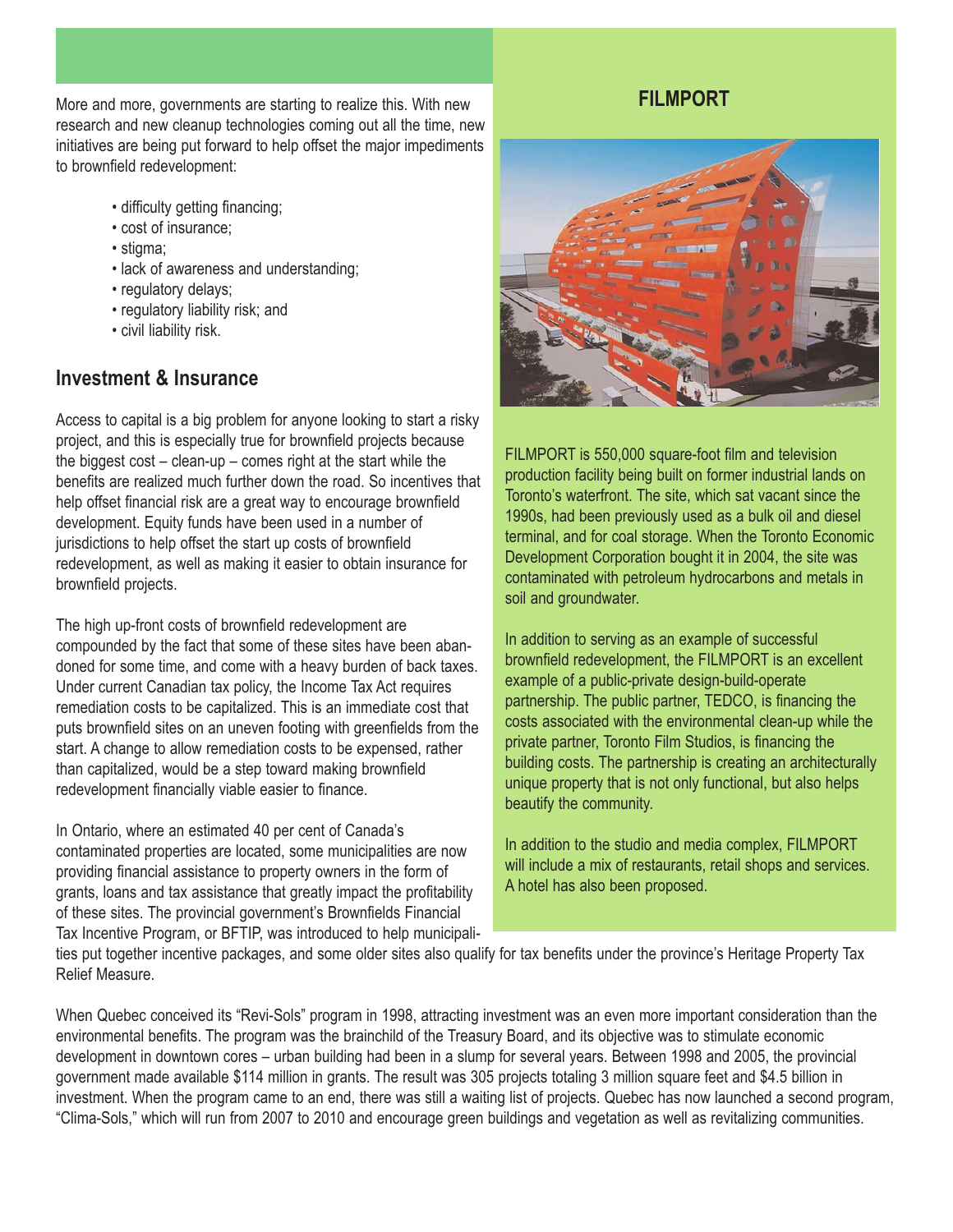The need to attract investors has also led to the creation of the Kilmer Brownfield Equity Fund. This \$100 million limited partnership fund is the first in Canada aimed at drawing institutional investment for brownfields. The program has succeeded in attracting a number of institutional investors and is a leader in the industry. CREA recommends the mandate of the Canada Mortgage and Housing Corporation (CMHC) be expanded to provide mortgage guarantees at commercial rates for environmentally impaired properties that are being redeveloped for residential or mixed residential/commercial uses. The National Round Table on the Environment and the Economy and the Canadian Brownfields Network also recommend this amendment to CMHC's mandate. Government mortgage guarantees have already been helpful in encouraging brownfield redevelopment in the United States.

Successful brownfield redevelopment projects often draw on a combination of financial incentives – whatever is needed to tip the balance between cost and profit. Municipalities then reap the benefits of their investment when the new development creates jobs, breathes new life into the community and raises the value of surrounding properties. According to the government of Ontario's Practical Guide to Brownfield Redevelopment, every dollar invested in a brownfield causes \$3.80 to be invested in the economy.

## **Stigma and lack of awareness**

## **Making it work through creative financing**

In 2005, the City of Kitchener, Ontario revised land use permissions to facilitate development of the brownfield site at 110 Highland Road East, in one of Kitchener's central neighbourhoods. The developer, Stirling Bridge Ltd., has completed clean-up of foundry sands and other contaminants and plans to build a 128 unit townhouse complex. In addition to collaborating with the public to keep the community involved – for instance by hosting a design charette before starting work – the developer and the city partnered to come up with an efficient funding formula.

The project benefitted from Tax Increment Financing, where portions of the difference in property tax between the property's pre- and post-remediation value were used to defray the cost of clean-up. The City also waived regional development charges and significantly reduced municipal development charges. The City set out established milestones and regular meetings were held between the developer, the City and members of the community. This development won the 2007 'Brownie' Award for Best Small-Scale Project of 2007.

Brownfield properties have always suffered from negative perception. They're considered to be contaminated, difficult to deal with and fraught with delays, unexpected costs and regulatory hurdles.

Time and familiarity will be needed for this to change. The push for urban intensification in recent years, and new programs and technologies that reduce the challenges of brownfield remediation, are already making many stakeholders take a closer look at the development potential of brownfields. At the Canadian Brownfields 2007 conference, a representative from Royal Bank of Canada said that even traditional lenders are now more familiar with – and open to – investing in brownfields. CREA and the CCC are among the strongest voices promoting brownfield issues in Canada – CREA is an executive member of the Canadian Brownfields Network.

Major projects like FILMPORT in Toronto and the Halifax Seawall redevelopment, that show what can be done to revitalize brownfield sites, will likely play a big role in promoting awareness of the potential for brownfields.

Encouraging brownfield redevelopment has to be a government-led initiative. While some provinces have made strides, and the NRTEE has called for a national brownfield strategy, compared to other countries Canada is still behind the ball on implementing redevelopment initiatives. This sector has plenty of room to grow, and this country has plenty to learn from what's being done elsewhere.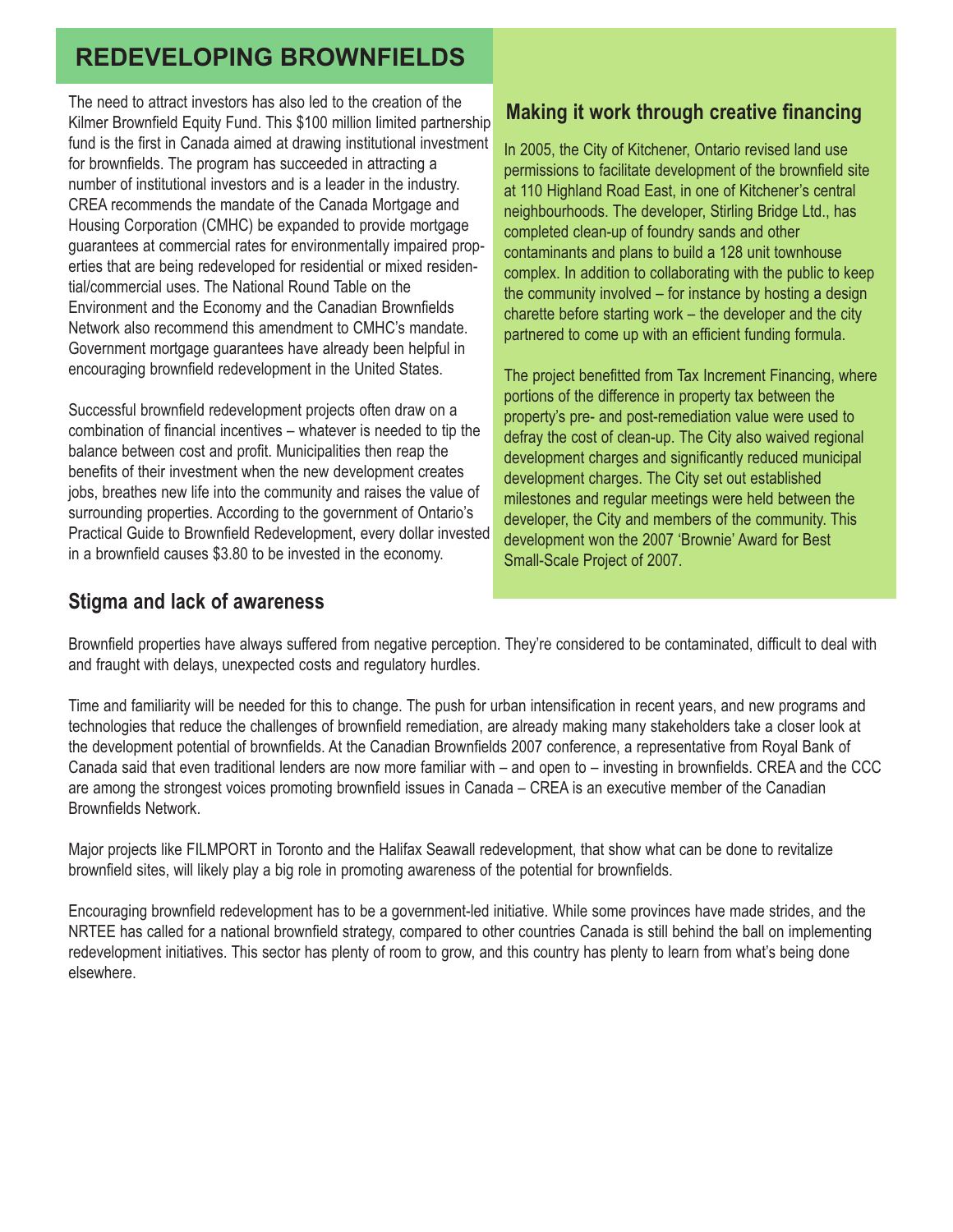### **Projects, big and small**

The Canadian Urban Institute has created the 'Brownie' awards, which are handed out to recognize projects across the country that have achieved outstanding success and pushed the boundaries of brownfield redevelopment. Awards are handed out in different categories, to acknowledge the unique challenges facing projects of all descriptions. This type of recognition is key to promoting the real benefits and possibilities of brownfield redevelopment.

In addition to the developments already mentioned, the Brownie Award winner for Best Large-Scale Project in 2007 was the Faubourg Boisbriand development in Boisbriand, Quebec. General Motors had used this site for automobile assembly from the early 1960s to 2002. The land was sold to Faubourg Boisbriand GP Inc. in November 2004, after pre-approval by regional and local planning authorities for mixed-use. A Notice of Contamination identified six areas with petroleum hydrocarbons and two with metals.

Faubourg is developing the site into a mixed-use Lifestyle Centre that optimizes the interrelationships, reliance and support between office, retail, municipal and residential components. Ecological principles are being promoted at Faubourg through a variety of initiatives. Construction wastes such as steel and crushed concrete are re-used or recycled through local construction-waste recycling operations. Induction bulbs are being installed for street lighting, native plant species are being used in landscape architecture, the development has surface water management systems, and LEED-NC certification is being sought for selected buildings in the Municipal Complex and the Residential area. The 2007 Brownie Award winner for Best Medium-Scale Project was the LAVO Bleach Factory, also in Quebec. Located in the heart of

a residential district in Montreal, the chlorine bleach factory was in operation from 1951 to 2002. The site, which covered 15,000 square metres, included hidden buildings, underground tanks and a section of railway. Site contamination resulted either from factory operation (gasoline, heating oil, hydrocarbons and metals), or from the railway (solid waste, metals and hydrocarbons). The redevelopment of the site was an important step in revitalizing an underprivileged district in the City of Montreal.

Remediation on the site started in 2002 and was completed in 2004. During this time, the City consulted residents in the district through a community organization – CAUHM. The dialogue made it possible to separate the site into three projects of 93 private residences, 71 cooperative residences, and 40 non-profit residences. All three projects have been built and occupied since 2006.

Within the framework of a project-specific agreement, the Province of Quebec, through the Ministere des Affaires Municipales et de la Metropole (MAMM), partnered with the City of Montreal to redevelop the site. The Province assumed the costs to rehabilitate the site. The City, through subsidies jointly financed by the Province, made a subsidy program available to private and community developers for construction.

Because land values in the district were so low in this underprivileged district, the cost of demolition and remediation wouldn't have made economic sense. But with the assistance package provided by the City and the Province, the project was able to attract 11 teams of architects and construction companies to bid on the right to redevelop the land.



Lachine Canal, Montreal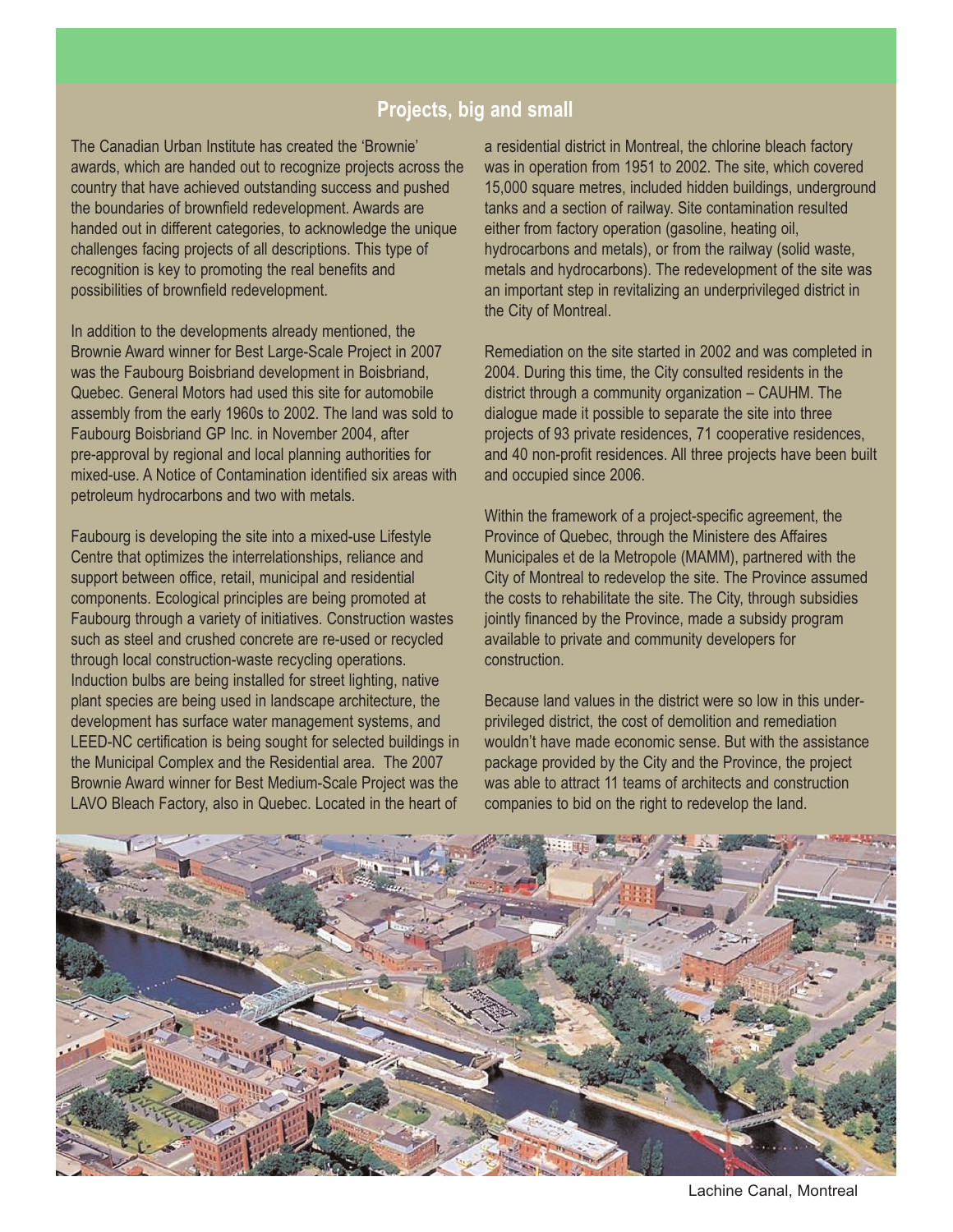## **Regulatory delays and liability risk**

Any developer looking to start a project on a brownfield site must pass through a long list of regulatory hurdles. This is fully justifiable, since by definition brownfields are either contaminated or presumed to be contaminated with some form of hazardous material. It does mean, however, that governments must be willing to help offset this built-in cost and risk if they want to encourage the development of brownfield properties.

For private sector developers, a major problem posed by extensive regulations is that for every regulatory approval required there's a chance of refusal. Even though hazards can usually be removed or overcome, costs and delays from having to re-apply for approvals can quickly make an entire project unprofitable. The potential difference in cost between a project where everything goes smoothly and one where many things go wrong is so enormous that a realistic budget estimate becomes impossible – and there are few things as sure to scare off investors as an uncertain budget.

Regulation also makes building on a brownfield a lengthy process. Even more than the expense of cleaning up a site, the amount of time it takes to neutralize contamination can seriously erode the profitability of a brownfield project. Reducing delays and streamlining regulatory processes has emerged as an important component of programs aimed at encouraging brownfield redevelopment. This is one area where governments absolutely must take the lead, and in a number of jurisdictions significant advances are being made.

Some municipal and provincial governments have been exploring mechanisms to take some of the uncertainty out of the regulatory process. Some programs seek to offer guarantees to developers, for instance by acting as a lender of last resort, while others provide ways for the public sector to take on some of the regulatory liability for a project and remove some of the risk to the developer.

A big challenge for regulators has been finding a way to process regulatory approvals more quickly without lessening their



The redevelopment of the Distillery District in Toronto has been an unqualified success.



standards. The push to redevelop brownfields has shown the need to have more personnel, and standardized processes, dedicated to assessing contamination at individual sites and establishing requirements for clean up. In Atlantic Canada, the provinces are working together to establish a regional certification program for brownfield assessors, called Atlantic PIRI. A similar program is being developed in Ontario, with a focus on providing clarity in liability issues.

A number of brownfield redevelopment projects have overcome regulatory problems through clearer regulatory procedures and cooperative partnerships between the public and private sectors. In places like the Region of Niagara and Hamilton, Ontario these programs have met with great success.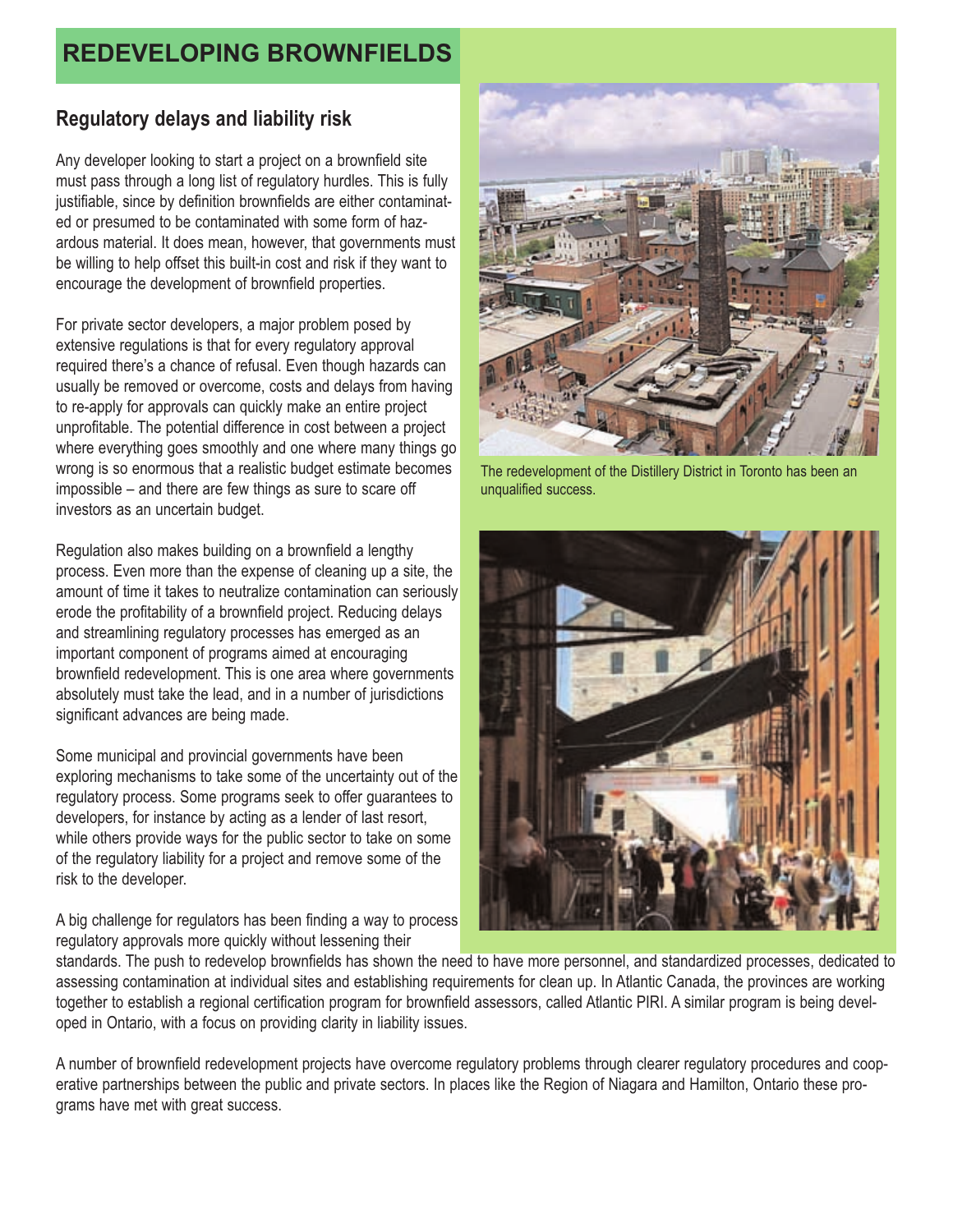

The Water Centre revitalization project in Calgary.



## **New technologies take some of the bite out of brownfield clean-up**

What separates brownfields from other sites, and makes them more risky to develop, is that in addition to demolition costs there's the extra cost of cleaning up the site before building. In extreme cases, this can mean completely excavating the soil and replacing it with clean fill.

New technologies are starting to offer much cheaper solutions for brownfield clean-up, however. In many cases, these procedures have been used in other countries but simply haven't been available in Canada before.

One technique that's been used in the United States is to immobilize contaminants, rather than remove them entirely, by pumping a concrete mixture into the soil. This prevents contaminants from leaching up out of the ground. It also prevents them from leaking into the soil of surrounding properties, removing one of the liability concerns for brownfield redevelopers – the owner of a brownfield site is responsible for any contamination that migrates off-site, so many potential investors are scared away from taking ownership of a property if there's a chance they'll have to clean up their neighbours' sites as well as their own. This 'in-situ' remediation process also eliminates the cost of finding an appropriate disposal site for the contaminated soil removed from the site.

The Vancouver Island Conference Centre, in Nanaimo, B.C., is pioneering the use of deep soil mixing in Canada. The site was formerly an underused industrial property, and the soil contained a number of different contaminants. This made it difficult to target areas for remediation, and to find places to dispose of removed soil. Using European deep soil mixing technology, however, it was possible to mix cement into the soil and form a foundation without disturbing most of the contaminated soils. The technology used allowed for an 85 per cent reduction in material going to the landfill.

A number of companies are gaining experience doing brownfield remediation work, and as this expertise grows it will become much easier for developers to find dependable remediation specialists who can guarantee a good job at a reasonable price. As with so many other things in this new field, a major impediment has been lack of familiarity and awareness between developers, governments and remediation specialists – those who want to develop brownfields don't know how they're cleaned up, and those who know how to clean up brownfields don't know where their services are wanted. One of the main goals of the Canadian Brownfields conferences (the eighth annual event was held in October 2007 in Montréal), of which CREA is a major participant, has been bringing together various stakeholders from different sectors to network and share best practices.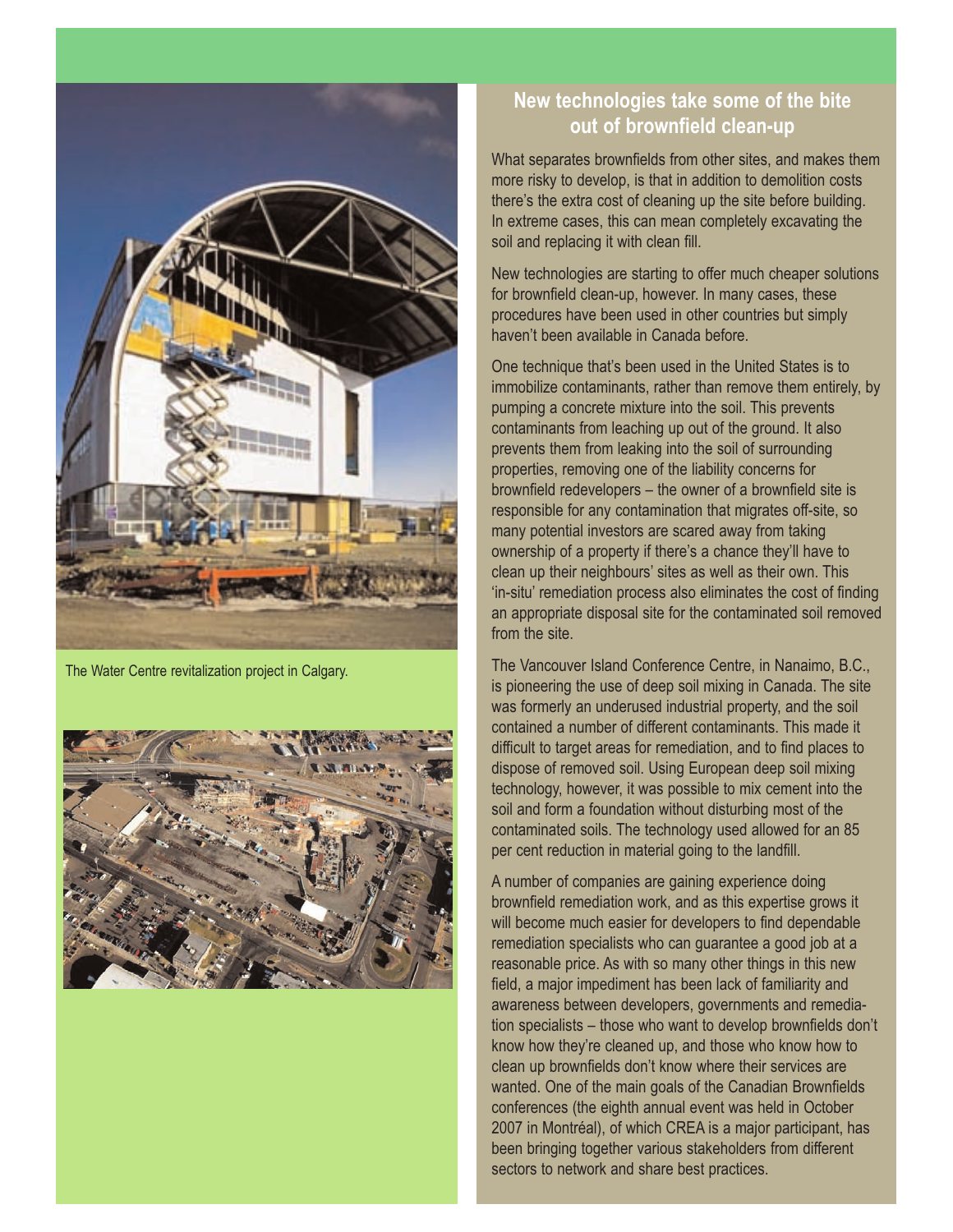#### **Civil liability risk**

Taking responsibility for contamination on a site is yet another potentially damaging prospect facing brownfield redevelopers. The owner of a property is liable for any damage done by contaminants on that property, and for any contaminants that leech out of the soil onto neighbouring properties. By purchasing a brownfield site, a property owner takes on the very real risk of legal action over unforeseen or unknown contamination affecting the health of the property's future occupants or neighbours.

Programs aimed at reducing this risk would help enormously in promoting brownfield redevelopment, and could go a long way towards removing barriers to brownfield investment. According to Andrew Himel, Managing Partner for Kilmer Brownfields Management Ltd., without some measure of liability protection private sector investment in many brownfield projects would be a non-starter.



As land values shoot up – especially in cities like Regina, Saskatoon and Winnipeg – the potential for profit from brownfield remediation is increasing all the time.

New regulations being developed in Ontario take account of this problem. Among the changes being considered are providing civil liability protection to municipalities and providing new property owners with protection from liability for contamination that leaked onto neighbouring properties before they purchased the site. This is an important step, since current regulations make new owners responsible for all contamination on their property – even that caused by previous owners. This has been an enormous disincentive for prospective buyers of brownfield properties.

## **Key recommendations**

REALTORS® can play an important role as part of a team of knowledgeable "brownfield friendy" experts to promote redevelopment. REALTORS® working with environmental engineers, lawyers, lenders and municipalities can help get projects off the ground, and help build networks of like-minded parties to deal with brownfield issues. Municipalities are particularly important partners in brownfield redevelopment - remember that many municipal governments have brownfield frinedly programs to take advantage of, and that partnering with municipal officials can help to minimize regulatory problems.

The potential benefits of brownfield redevelopment and the need for government initiatives to take advantage of those benefits has led CREA to take an active role in pushing for new legislation on this issue. There's now plenty of experience showing that the challenges to brownfield redevelopment can be overcome, and CREA has identified the recommendations that we believe would have the biggest impact:

- 1) REALTORS® continue to call on the federal government to remove impediments to the rehabilitation and redevelopment of brownfield properties in order to allow redevelopment projects to compete on a more level playing field for the investment dollar of the Canadian entrepreneur.
- 2) CREA recommends that the federal government allow developers to treat remediation costs as a deductible expense for income tax purposes. This deduction may be claimed in the year the cost is incurred, or may be carried forward to subsequent years.
- 3) CREA encourages the federal government to consider an amendment to CMHC's mandate to include mortgage guarantees at commercial lending rates for brownfields being redeveloped for residential or mixed residential/commercial uses.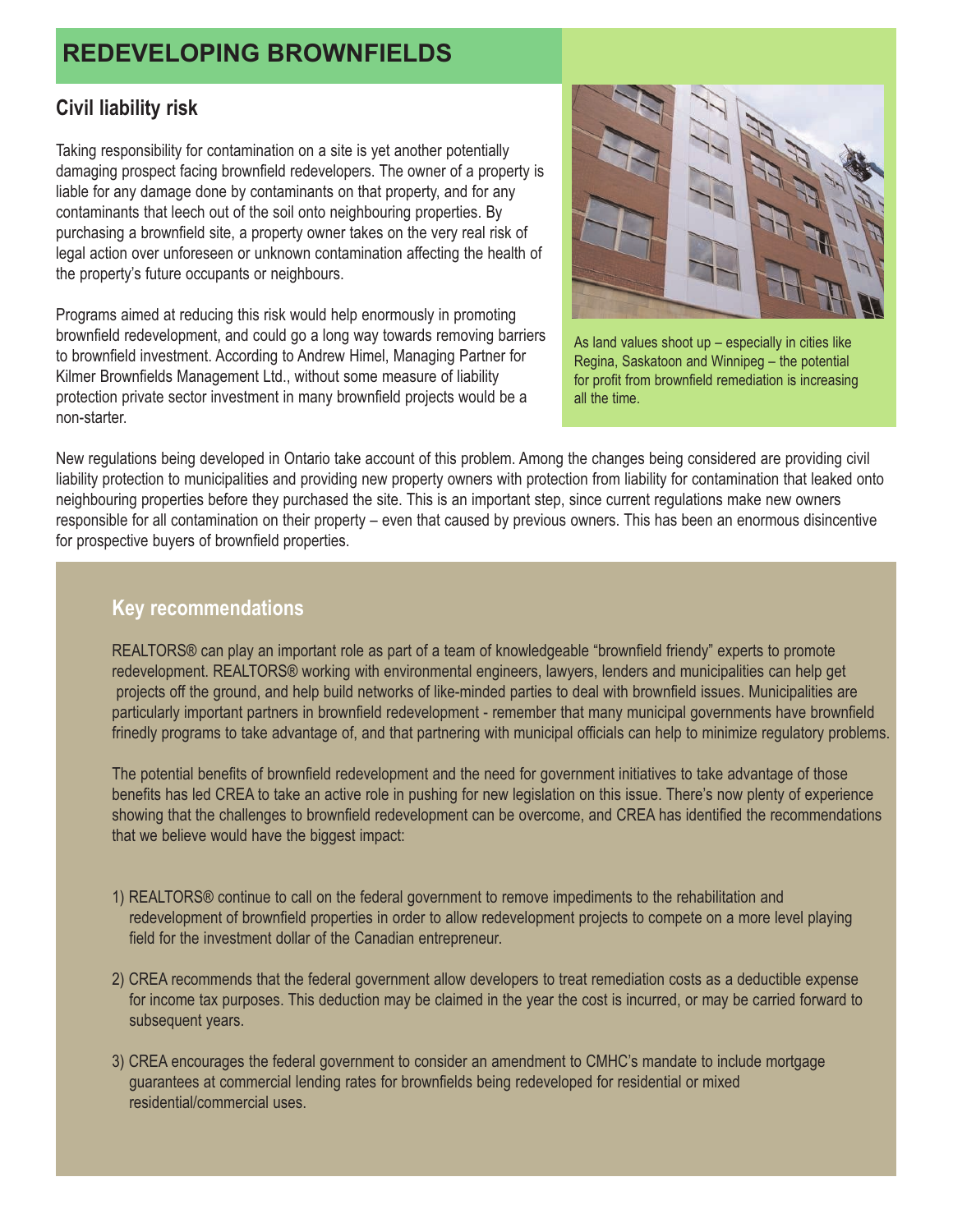## **Useful links**

#### **Canadian Brownfields Network website:**

http://www.canadianbrownfieldsnetwork.com/ A one-stop shop for information about brownfields

#### **National Round Table on the Environment and the Economy website:**

http://www.nrtee-trnee.ca/ The NRTEE is promoting a national strategy for environmentally sustainable urban development, including programs supporting brownfield redevelopment

#### **about Remediation website:**

http://www.aboutremediation.com/ This site contains information about brownfield remediation technologies, including the latest techniques being developed

#### **Canadian Urban Institute website:**

http://www.canurb.com/ The Canadian Urban Institute promotes understanding of brownfield issues and presents the annual "Brownie Awards".

#### **2007 CUI Brownie Award winners!**

http://www.canurb.com/media/pdf/2007-CUI-BROWNIE-AWARDS-finalists\_winners.pdf See what projects are pushing the boundaries of brownfield redevelopment

#### **The Strategy Institute**

http://www.strategyinstitute.com/040808\_canbuild08/dsp.php This organization is hosting a conference on brownfields that may be of interest to REALTORS®

#### **Brownfields Ontario**

http://www.mah.gov.on.ca/Page220.aspx Ontario's Ministry of Municipal Affairs and Housing leads provincial government action on brownfields

#### **Atlantic PIRI**

http://www.atlanticrbca.com/eng/piri.html This site contains information about the management of contaminated properties in Atlantic Canada

#### **BC Ministry of Environment**

http://www.env.gov.bc.ca/epd/remediation/index.htm The Land Remediation site for B.C.'s Ministry of Environment

#### **National Brownfield Association**

http://www.brownfieldassociation.org/ This is an international umbrella organization focused on the responsible redevelopment of brownfields